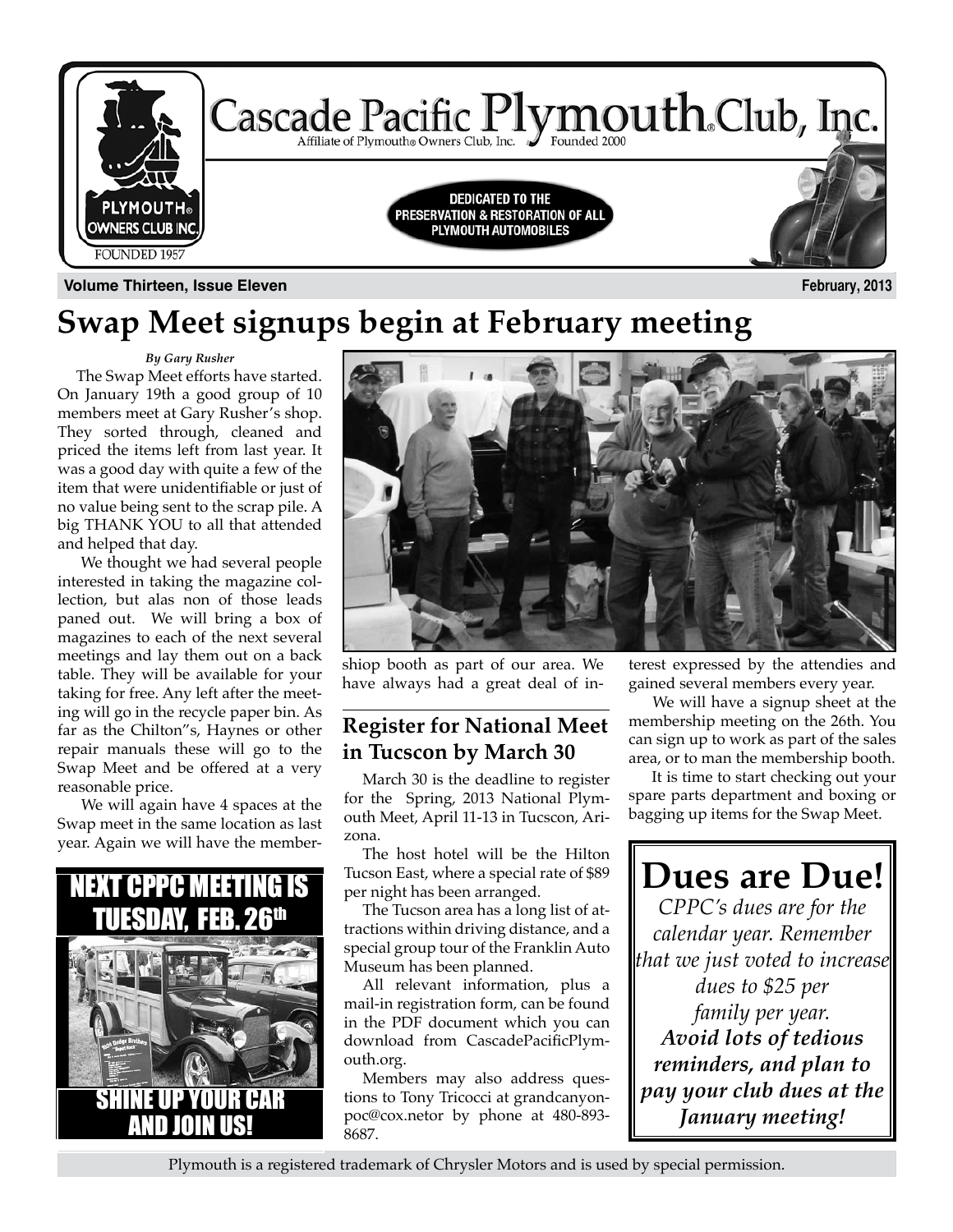#### **CPPC Officers 2012**

| President, Bob Westphal 360-334-6037     |
|------------------------------------------|
| Vice-President, Jerry Dixon 360-607-7628 |
| Secretary, Donna Bade 503-206-4652       |
| Secretary, Joanne Dixon 503-608-6171     |
| Treasurer, Dolores Call 503-723-5118     |
| Board Chairman, Mike Bade  503-206-4652  |
| At-large, Marlo Edman 503-936-4624       |
| Editor / Web, Robin Will  503-285-3437   |

#### **Standing Committees**

**Activities**

Gary Rusher 503-638-5521 Don Hufschmid 503-577-7899

#### **Membership**

Gary Rusher 503-638-5521 Robin Will 503-285-3437

#### **Member Care**

Lorraine Griffey 503-666-2222 lorrainegriffey@yahoo.com

#### **Refreshments Coordinators**

Dennis & Jeannie Mowery 503-663-1204

#### **Technical Advisors**

Chuck Willis 503-668-0129 **Mayflower Tours**

Jeannette Dimick, 360-885-1113

#### **Newsletter**

Robin Will 503-285-3437, robin@robinwill.com *Please submit newsletter contributions by the 3rd Monday of each month*.

#### **Membership & Dues:**

Cascade Pacific Plymouth Club, Inc. dues are \$20.00 per calendar year

- Membership runs February 1 through December 31.
- Concurrent membership to the National Plymouth Owners Club is required. http://www.plymouthbulletin.com/ members.htm

#### **Mailing Address:**

P.O. Box 2988, Clackamas, OR 97015

#### **Advertising Rates:**

Advertising is free to current Cascade Pacific Plymouth Club members in the newsletter and on CascadePacificPlymouth.org.

Size is limited for newsletter ads, unlimited on the website, and advertising is at the discretion of the editor and the Board.

#### **Vendor Rates:**

\$25.00 for 11 issues, 3.5" x 2" Advertisements should be Plymouth-related services.



# **Meeting highlights from January**

*(Condensed from minutes taken by Donna Bade)*

Cascade Pacific Plymouth® Club met on January 22, 2013 at the Clackamas Community Club at 7:00 PM. Bob Westphal, President, presided. Donna Bade recorded the minutes.

39 people were in attendance.

Bill Call started the meeting with the Pledge of Allegiance.

Minutes of the November 27, 2012 meeting were approved as published in the January newsletter.

Guests: Shaun and Karen Burke, our guest speakers.

Bob Westphal thanked Mike and Donna Bade for bringing treats for the January membership meeting.

Birthdays were recognized for January and February.

Treasurer's Report was accepted as submitted by treasurer Dolores Call. She said we spent \$366.00 and brought in \$105.00 during the month.

Guest Speaker: Karen and Shaun Burke shared their business of decorative painting. He can paint many different wood grains to look like the real thing. He paints the dashboards to look like wood. He brought in may samples and the members enjoyed seeing his work and asking questions. Bill Call has had Shaun paint a dashboard for one of his cars.

Board Minutes: Mike Bade reported that the calendars did not get printed for tonight's meeting due to a break down in equipment. Members can sign up and pay for calendars, and Donna will send them out. This year calendars will cost \$8.00 for color and \$3.00 for black/white.

Next membership meeting there will be a sign up for shifts at the swap meet.

Is there any interest in the Plymouth Meet in Tucson, Arizona, April 11 - 14, 2013.

Meetings for the Independence, Oregon Cruise-In will be starting soon. Please put that on your calendar. We will be needing items for the

raffle and goody bags, so keep that in mind when you go to stores, restaurants, etc.

Club jackets will be available to order by the next meeting. Mike Bade will be meeting with Joey Jones and he will be stitching the jackets with the CPPC logo. Mike has ordered jackets and a denim work shirt for people to choose from.

New Items: Orphan Car Meet will NOT be June 23, but Saturday, June 22, at Clackamette Park in Oregon City.

DJ Freeman had a suggestion that the Cruise-In at Independence should celebrate ALL 1938 cars. This could be a gimmick for our Cruise-In to celebrate the 75th anniversary for the 1938 year car. This may draw more people to the Independence Car Show.

Dues: Membership dues are DUE to Dolores Call. This year members need to pay \$25.00 to keep receiving the newsletter and an updated roster.

Mayflower Tour: Mindy Benfield shared with the membership that the next Mayflower Tour will be the Mennonite Quilt Show on February 21.

Activities/Tours: Jerry Dixon reminded people to try to host an event this year. It isn't as hard as you might think! Sign up sheets went around for members to sign.

Tech Committee: (story, page 1)

National Club: Paying dues for the National Plymouth Club is very important. It is \$30.00 a year for the publication. You will receive 6 copies of the National Plymouth bulletin each year.

Car Quiz: Don Hufschmid asked questions about the Barrett Jackson Auto Auction.

Raffle: Winners were: Dolores Call, Bob Thiel, Josee Stewart, Nancy Conner and Rogers Edwards.

50/50: Don Hufschmid won the \$45.50 share of the \$91.00 collection.

The meeting was adjourned at 7:55 p.m.

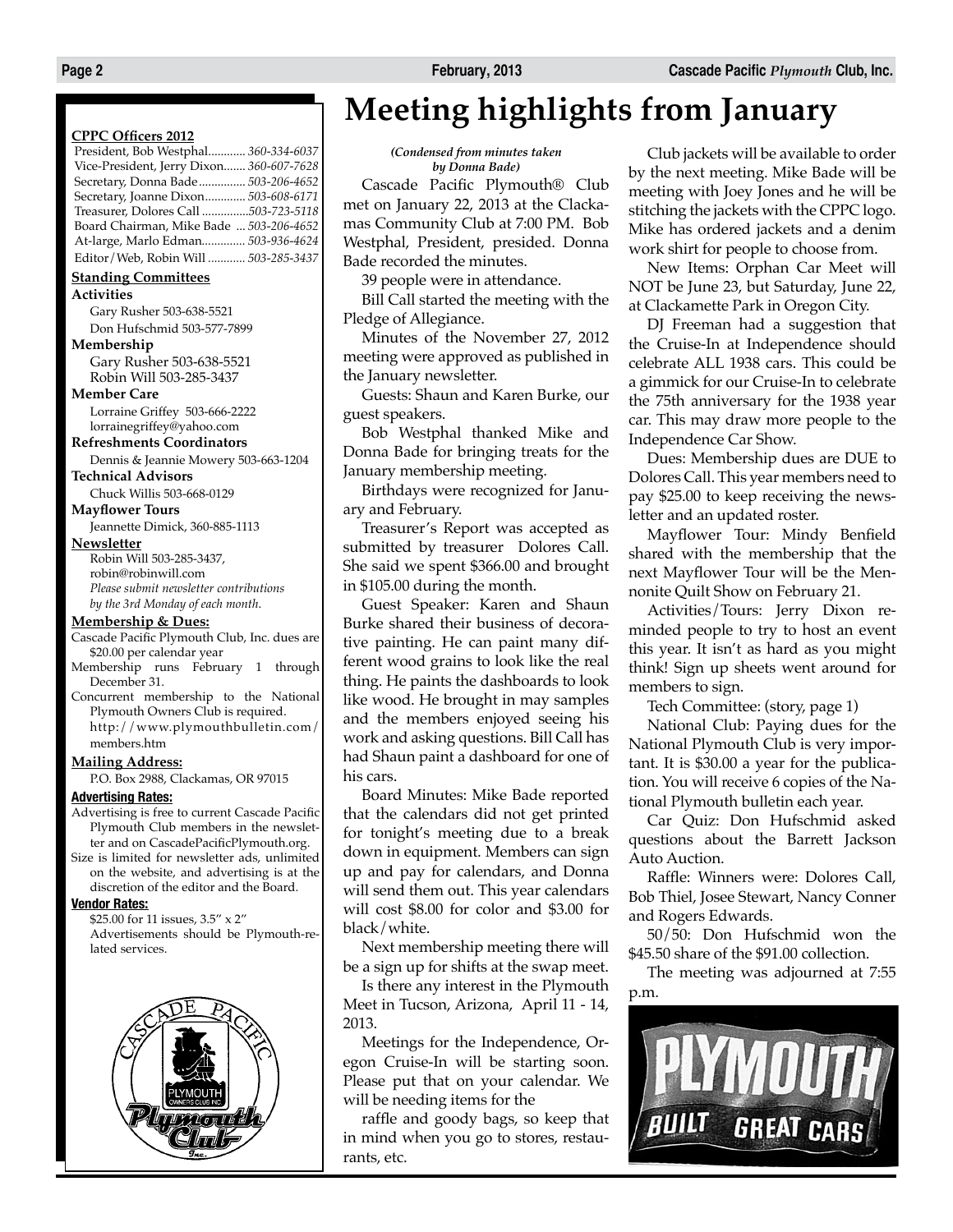Winter is about half over and winter car projects are being worked on. Mike Bade is putting some finishing touches on his '30 coupe. I'm busy in-



stalling the 3" dropped uprights on my P-15 coupe's front end. I imagine that there are other members doing similar things to their respective cars. The

major focus of a car club is cars and networking with car people. I, being rather new in CPPC, am not familiar with the majority of the cars owned by CPPC members. I suspect that there are others in the club, that aren't up to date on other member's cars either. The Board is interested in more focus on cars and less on administration. The little bit of time allotted at our general

### **Weddings as club activities? Stay tuned …**

*By Robin Will*

CPPC's website occasionally brings in interesting communications, such as the one from Marilyn Pridgen, of Calgary, Alberta, asking if anybody would [briefly] share their collector car for a wedding in September.

I put the request out club-wide.

CPPC member Don Amundson, Auburn, WA, responded with, "… [an Auburn] club has done a half dozen of these, and the more cars the merrier. Extra cars for the Maid of Honor, Best Man, Brides Parents, Groom's Parents, other wedding party members etc. Believe me, if CPPC were to do this, it would be an Oregonian type of news article. It's amazing the amount of good will this can produce."

As of press time, Bill Call has offered his 1941 Chrysler Royal Sedan to drive the bride and groom, and he will be meeting soon with family members.

There's probably room for more club cars to participate, and, as Don says, "the more cars, the merrier."

Get in touch with me or Bill if you're interested in lending you car for a fun occasion, and we'll put you in touch with the Pridgen family.

meeting to kick tires just isn't enough to learn about someone else's car. At this month's Board meeting, we discussed the possibility of calling upon members to give a little account of their car's progress at the general meeting. There isn't enough time to hear from everyone but there is time for a select few to give short account. So come to this month's meeting prepared, you may be called upon. The possibility of the Tech committee dropping by for a visit with selected members at their home was also brought up.

Almost every month I receive circulars about car events that haven't been on CPPC's horizon in the past. Some of them sound like loads of fun. There are a few members talking about attending the National meet in Arizona but haven't worked things out as yet. If anyone is interested in attending the Pueblo meet, contact one of the Board members to possibly organize a traveling group. Yesterday I received the agenda of the Fletcher Anderson picnic, which is a club scheduled event this year. Last year there was five or six CPPC cars in attendance. We are hoping for even more this year. This year their focus is on 1943 WWII era. They have requested that no hot-rod, street rods or resto-rods be in the picnic area. The people from Hagen's in Oregon City recently contacted Gary Rusher about putting on a car show at their store some time this year. The possibility of this will be brought up at this coming meeting. The Independence Cruise-in committee met on Valentine's Day to start this year's planning for that fun event. This year we are celebrating the 50th and 75th anniversary of '63 and '38 vehicles. Jerry Dixon has a long list of club scheduled events in addition to a large amount of other shows. In all, this coming season looks to an interesting and fun time.

 Happy touring, Bob Westphal

### **News from National POC: elections, meets, tours**

*By Nick DeSimone*

*President, Plymouth Owners Club*

This message goes to regional clubs, in hopes that their membership can start thinking about taking on the challenges of being an Officer in the National Plymouth Owners Club.

This is our election year for the positions of President, Vice President, Secretary/Treasurer and Corresponding Secretary.

The positions are for a 2 year period with an option to run again with the exception of the Presidency which is limited to only 2 consecutive 2 year terms.

The President must receive all nominations via email prior to August 15th, 2013. The nominees are requested to submit a summary of their qualifications and goals for the future of the club.

 An in-depth article, provides by the candidate explaining their views and goals for the present and future of the club, will be published in the Plymouth Bulletin issue..

The ballots that are sent out to each member are the only acceptable and tallied document for the available elected positions.

**\* \* \* \* \***

 Since the National Club doesn't schedule National Meets, we must rely on the regions to host a National Meet, either a judged meet or a tour meet.

Discuss the possibility of hosting a National Meet at your monthly meeting, it can be a judged or non-judged meet.

**\* \* \* \* \***

There has been general discussion of putting together another National Tour.

We have done coast-to-coast tours in the past, but we're open to any ideas that get our cars out on the road!

To make this a reality would involve participation from multiple regions to host for lack of a better word, the trek/ journey through their state or region.

Please contact us with questions or comments.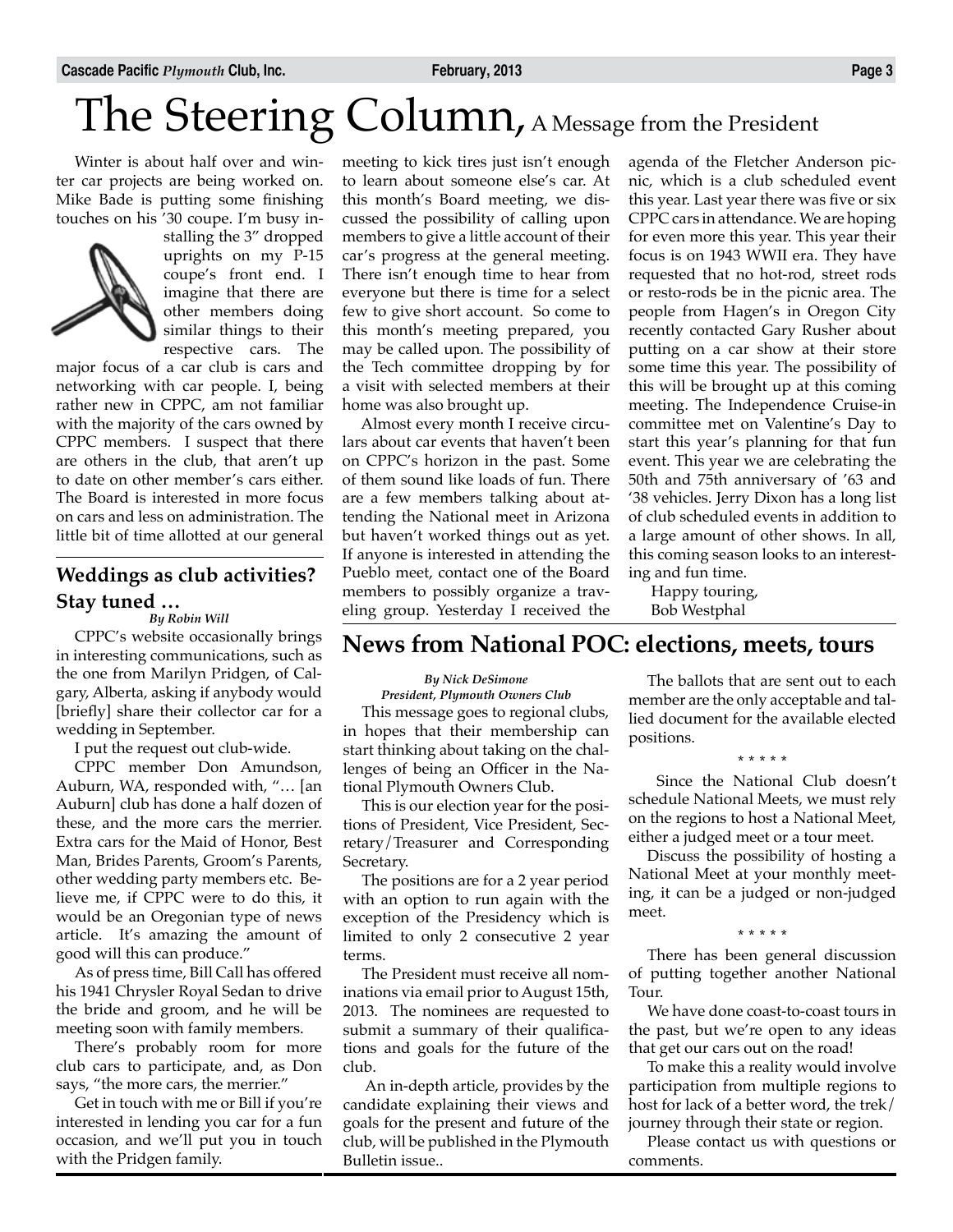# **Holding onto grandpa's Plymouth: an unrestored 1928 Q**

#### *By Robin Will*

Late in December, 2011, man in Tualatin contacted CPPC through our website about a car that had been in his family since it was new. He believed it was a 1928 Plymouth.

1928 was Plymouth's first year on the market, so if this was correct, and depending on the condition of the car,

### **Little resistor solves 6V-to-12V dash light problem in P-15**

#### *By Bob Westphal*

As some in the club know, I am in the process of installing a slant 6 engine in my P-15 Coupe. This swap will necessitate the conversion of my car's electrical system to 12 volt. This is not a big deal as the 6 volt wiring is of a larger gauge than the 12 volt wiring and is very capable of carrying 12 volts. The lighting can simply be taken care of by exchanging the 6 volt bulbs with 12 volt bulbs. Most of the dash gauges in the early MOPARs are mechanical and aren't effected by the conversion. The main problem is the fuel gauge. In my quest to find a simple solution without having one of those bulky resistors that put out high amounts of heat, I came across this very simple solution. It is a small radio type diode runtz volt drop resistor that is spliced into the positive wire to the gauge and costs \$4.75 including shipping.

This voltage reducer is designed to operate one 6 volt gauge only. If you need to operate 3 gauges you will need 3 each of these voltage reducers. THESE WILL ONLY WORK ON



DASH GAUGES. They WILL NOT work on motors, radios, clocks, horns or lights. THEY ONLY WORK ON DASH GAUGES. For operation of your 6 volt motors and radios use the good old bulky high heat 1 and 1.5 Ohm Resistors.

this could potentially be a signficant vehicle to the collector community.

CPPC member DJ Freeman made arrangements to see the car and take some pictures.

Here's what the owner, Dan Nelson, had to say:

*"The car was bought new by Nels Nelson and was used on the farm in the town of Regent in the Black Butte Township in North Dakota. The car made multiple trips between North Dakota and Tualatin Oregon in the depression years (1936 - 1939).* 

*Nels returned to the Farm in North Dakota and upon his death in 1959, the car was passed down to his son Marvin Nelson, in Portland. In the early 1960's the car was driven into storage in a old barn in Tualatin OR. That was the last time the car was known to have been running … Marvin passed away in 1990, but his wife Dolores and three children (Laurie, Linda, and Dan) still own the car."*

CPPC member D.J. Freeman took a look at the car, and supplied the photos that are seen here and on CascadePaci-

*The Nelson family could never bring themselves to part with Grandpa Nels' 1928 Plymouth Q sedan. It's in grandson Dan's garage in Tigard now. Dan is willing to consider selling it, but only to somebody sympathetic to old Plymouths. (Right) Dan has the owner's manual and the radiator cap/mascot. There are more pics on CascadePacificPlymouth.org.*



#### **Cascade Pacific Plymouth Club Technical Committee 2012 The committee meets the 1st Saturday of each month. Please call Chuck Willis for meeting information.**

| <b>Charles Willis</b>                                                                       | 503-668-0129 | upandstuff@frontier.com, Sandy, OR              |  |  |
|---------------------------------------------------------------------------------------------|--------------|-------------------------------------------------|--|--|
| Pat Brost                                                                                   | 503-761-2792 | pbrost0212@yahoo.com, Portland, OR              |  |  |
| <b>Bob Dimick</b>                                                                           | 360-885-1113 | bjdimick@q.com, Brush Prairie, WA               |  |  |
| Jerry Dixon                                                                                 | 360-607-7628 | jojoe@teleport.com, Vancouver, WA               |  |  |
| Marlo Edman                                                                                 | 503-936-4624 | medman@teleport.com Portland, OR                |  |  |
| Tim McCarthy                                                                                | 503-620-8438 | timmccart@aol.com Tigard, OR                    |  |  |
| David Pollock                                                                               | 250-743-4859 | dnpollock@shaw.ca Shawnigan Lake, BC            |  |  |
| Dennis Mowery 503-663-1204                                                                  |              | jenmowery@aol.com, Boring, OR                   |  |  |
| Philip Post                                                                                 | 541-535-1860 | harrigerj@charter.net Talent, OR                |  |  |
| Dennis Rice                                                                                 | 503-393-7231 | blue51plymouth@comcast.net Keizer, OR           |  |  |
| Gary Rusher                                                                                 | 503-939-9320 | chiefgr@hotmail.com, Wilsonville, OR            |  |  |
| <b>Bob Westphal</b>                                                                         | 360-334-6037 | bobwestphal@hotmail.com, Vancouver, WA          |  |  |
| Tim Winchell                                                                                |              | (h) 503-792-4813 (c) 503-989-5765, Portland, OR |  |  |
| If you have a question for the Technical Committee, please call one of the above.           |              |                                                 |  |  |
| We will do all we can to help you with your car. NOTE: Keep this List handy for future use. |              |                                                 |  |  |
|                                                                                             |              |                                                 |  |  |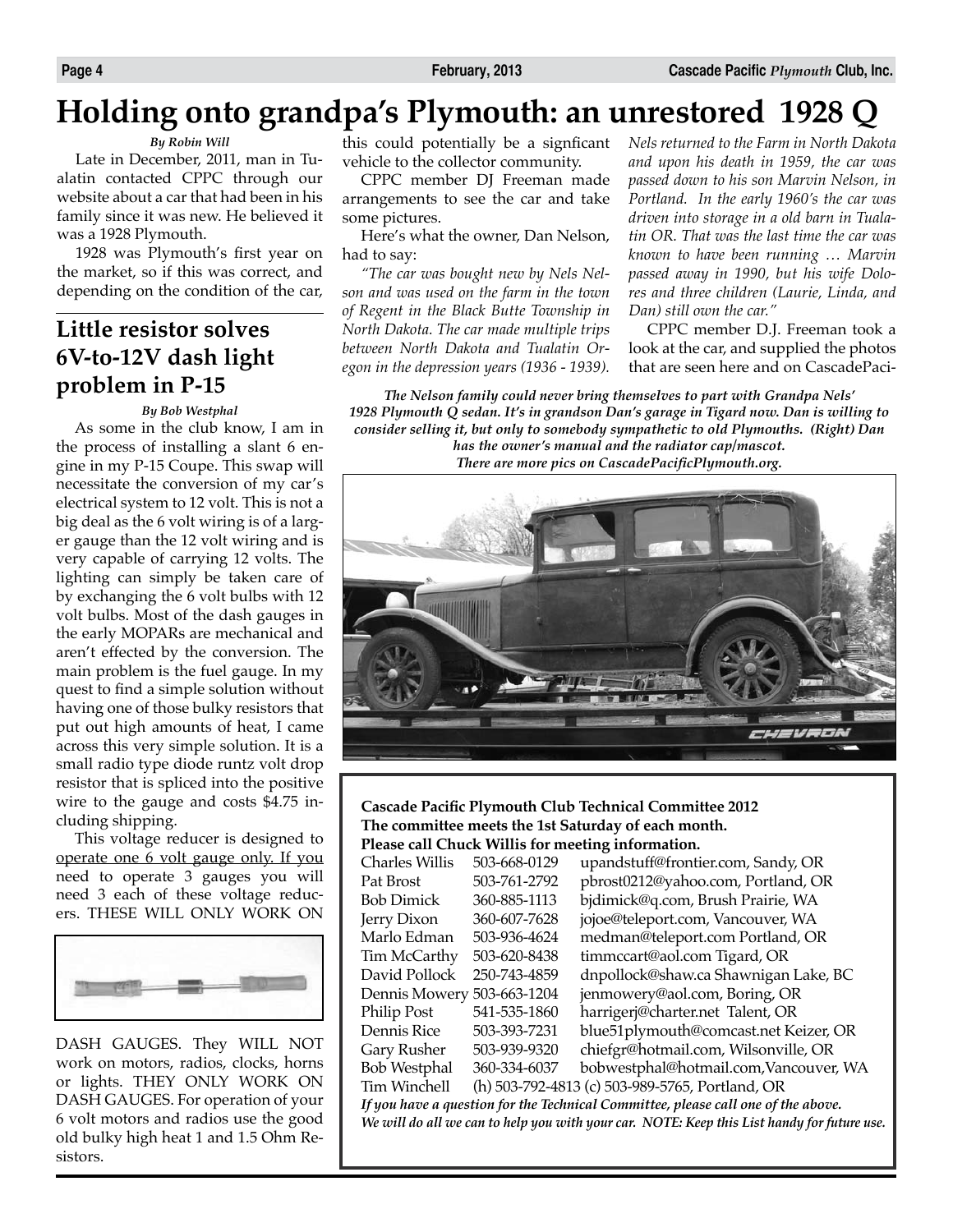## **1928 Plymouth Q,** *continued*



#### ficPlymouth.org. In his words:

*"It is without rust though anywhere. All the doors are solid, and the fenders. … The engine still turns over with the crank. The gas has been drained and there is no smell of varnish. It is showing just over 87,000 on the speedometer. The serial number on the dash is for a Detroit built 1928 Q. The only broken glass is the driver's side window. All the interior handles are there, all the door open and shut. The wood spoke wheels are all solid. It is truly an amazing car."*

As of February, 2013, the 28Q lives in Dan Nelson's garage in Tigard. Dan is willing to sell it, but he's in no hurry: he needs to know the next owner will respect the old Plymouth for what it is, and if at all possible, the Nelson family would like to maintain visitation rights.

Dan may be reached at dnorthgate@ yahoo.com.

More information and pictures are at CascadePacificPlymouth.org. Click on the "28Q Barn Find" link.

The Mayflowers' entire purpose is to get out and visit interesting people and places in the Pacific Northwest. Everyone is free to join in.

## *Mayflowers 2013 Calendar*

**March 18 Oregon City Tour & Lunch** (Mindy Benfield) **April ? Tortilla Factory Tour** – Salem (Barbara Rice) **May 6 Woodland Lilac Gardens,** Lunch at Oak Tree Restaurant (Jeanette Dimick) **June 10 Ferguson's Fragrant Nursery**/Heirloom Rose Garden Tour, Lunch Cooperstown, Newberg (Barbara Rice) **July ? Settlemeyer House** & Woodburn Museum Tour & Lunch (Ruth & Mick DeSantis) **August 17 CPPC/Lions Car Show** – Independence, OR **September 13 Mt. Angel Octoberfest October ? Clear Creek Distillers Tour & Lunch** (Lorraine Griffey) **November ? Pendleton Woolen Mills** Tour & Lunch – Camas, WA (Mindy Benfield) **December 9 Albertina Kerr Lunch** (Joyce Catt)

### **Downtown Chapel Clothing Project**

A BIG thank you to new members Bobby and Jackie Burden.

They donated an amazing amount of very gently used clothing...the heavy socks were especially appreciated.

Don't forget, this is an ongoing project...bring one or more items to any meeting. If the Dimick's are not in attendance, Pres. Bob or the Dixons will take them for us.

Bob and Jeanette Dimick

*OUT & ABOUT: Dennis and Barb Rice shared this pics from the Sacramento Autorama, L-R, a 1934 Dodge Panel, a 1937 Chrysler coupe, and a 1934 Plymouth 2-door sedan. "All very nice cars," said Dennis.* 

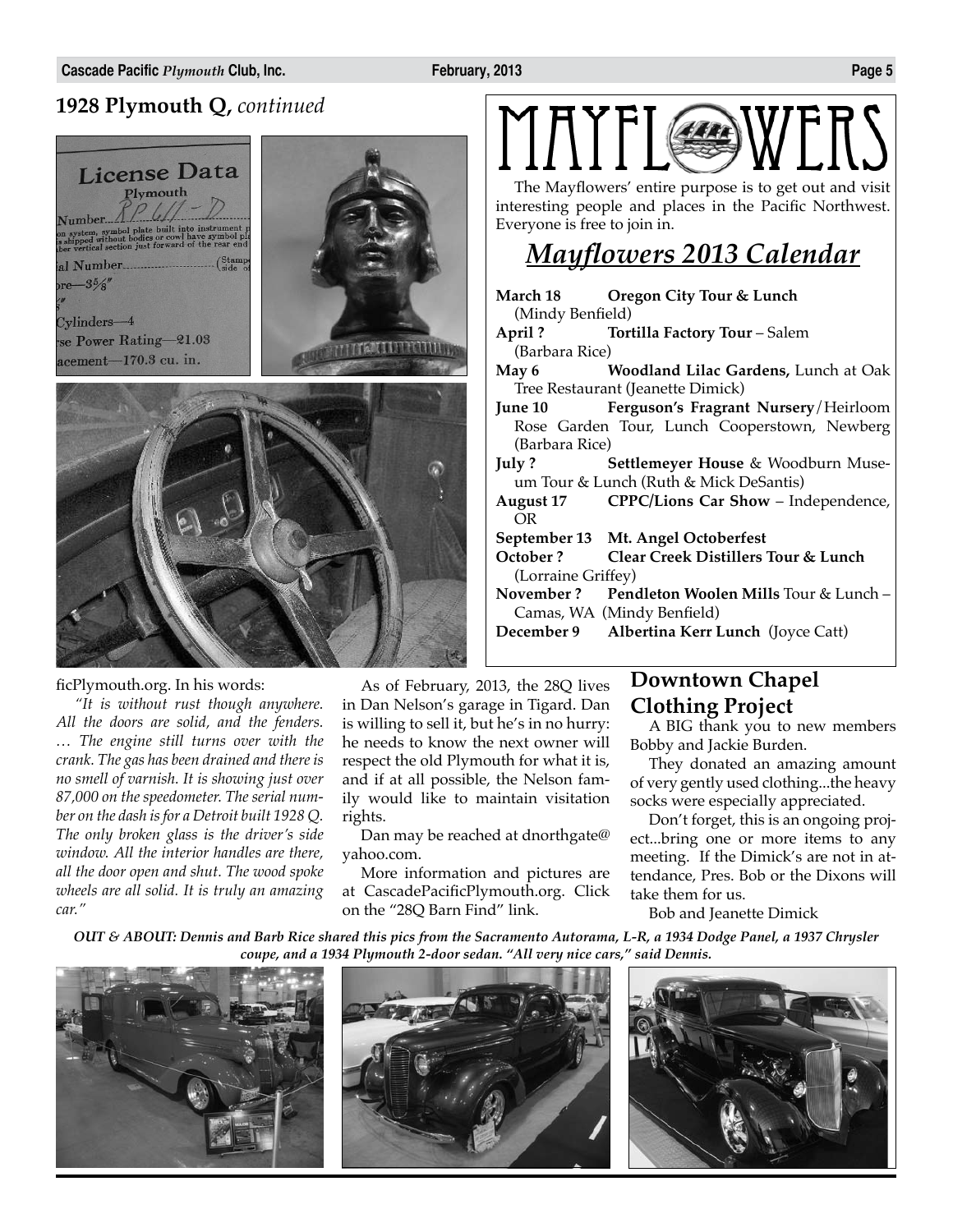

Please keep Lorraine Griffey updated about club members who need cards, letters, or phone calls. That's lorrainegriffey@yahoo.com, or 503-666-2222.

# NUTS & BOLTS: Board meeting highlights

*From minutes recorded by Joanne Dixon*

The Board of Directors of Cascade Pacific Plymouth® Club met January 22, 2013 at approximately 6:25 p.m. at Clackamas Community Club.

Present were the following Board Members: Mike Bade, Bob Westphal, Joanne Dixon; Jerry Dixon, Marlo Edman, and Dolores Call. Also attending was Chuck Willis Tech Committee Chair. Joanne Dixon recorded the minutes.

Treasurer's Report was approved as submitted.

 • Old Business: The Bylaw revisions reviewed at the November membership meeting have been included in the 2013 roster update which is ready for printing.

 • Guest Speaker: Tim Winchell has invited Shaun & Karen Burke to speak about their wood graining business.

• Activities Commitee: The Portland Swap Meet is scheduled for April 4, 5, 6, &7, 2013. Members, are meeting Saturday March 30 at Gary Rushers shop to load up for the swap meet. The Tech Committee will set up at the meet on April 4th.

At this time we don't know of any CPPC members going to the POC spring nationals at Old Pueblo.

Jerry Dixon suggested we make the tour to the "Wooden Shoe Tulip Festival" in April a joint tour with HACO and the Studebaker Club. Jerry will contact them to see what can be setup.

D. J. Freeman's suggestion on a 1938 '75th anniversary' was discussed, and it was concluded that we could feature all 1938's at our Independence show, and we will pursue this possibility.

 • Tech Committee: Bob Westphal reported he has the slant six back together and has removed the transmission crossmember. He is waiting for warmer weather to call the Tech Committee for the first trial fit of the motor in the engine compartment.

It was again mentioned that the persons receiveing tech committee help give a report at the next following membership meeting, and should be added to the agenda. Bob Westphal suggested that when the Tech Committee reports at the membership meeting we should solicit input from all members with updates on their projects also.

• Website: Jerry Dixon will contact Robin about including the Mayflower Tours on the Website. And also, including the Tech Committee meetings as a Club Activity on the websites Activities List.

• Club Store: Mike Bade has given club logo and patch designs to Joey Jones for estimates and is waiting for a response.

• New Business: Dolores Call will check with the bank to see if they have any approved cosigners listed on the CPPC checking account. The Board will then review and then decide what is appropriate.

 There being no further business, upon motion duly made and seconded, the Board unanimously RESOLVED to adjourn the meeting at 6:50 p.m.



# FEBRUARY BIRTHDAYS

| Dave Benfield         | 1  |
|-----------------------|----|
| Ken Van Coelen        | 7  |
| Pam Reasoner          | 7  |
| Tanya Baker           | 8  |
| Dave Williams         | 12 |
| <b>Patty Brost</b>    | 12 |
| Russ Ashley           | 16 |
| Gary Rusher           | 17 |
| Arlene Nuemayer       | 18 |
| Mel Nilson            | 18 |
| Josue Galan           | 18 |
| Denise Sieg           | 21 |
| George Wesstish       | 22 |
| <b>Bruce Kerslake</b> | 27 |

REFRESHMENTS **February** Joey Jones **March** Pat & Patty Brost **April** Brain & Heidi Samore **May** Lee Powell & daughter Stacy **June** Gerry & Kena Petersen **July** Joyce Catt & Nancy Conner **August** Hot-Dogust Day Club provides hot dogs, etc **September** Jerry & Joanne Dixon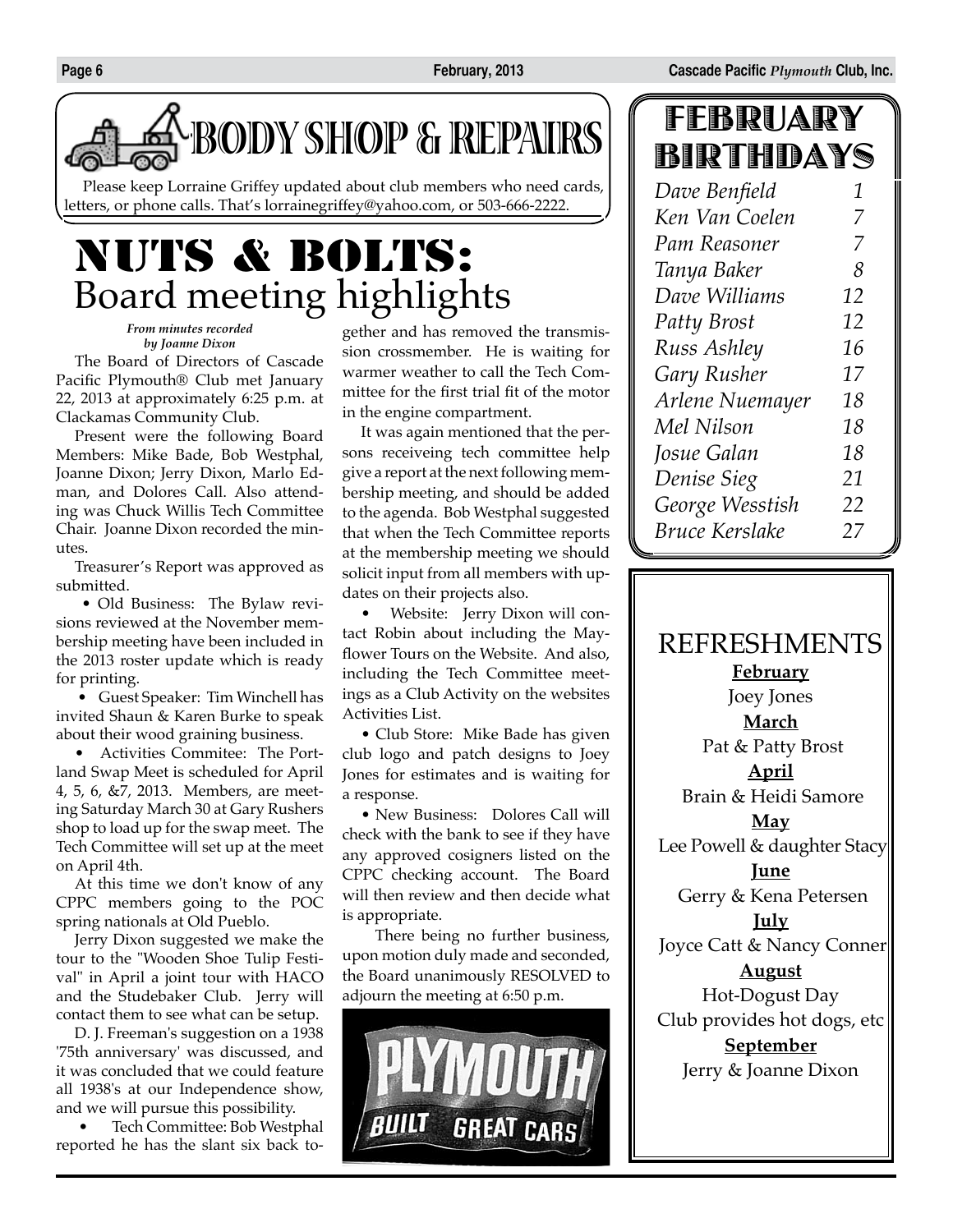# **Activities List for 2013, Part Two**

*By Robin Will*

Invest in extra refrigerator magnets: here's the second half of CPPC's activities calendar for 2013. (If the front of your fridge is full, you can find this list on www.CascadePacificPlymouth.org.)

The Board discussed these choices at length. Some of the events will be familiar. Some of them are new, to our club at least. *Some events are on the list just because the Board hopes members will show up there, and spread the word about Cascade Pacific Plymouth Club.*

An underline means that the event will be an official club function. Volunteers are needed to host these events. *Talk to a Board member if you'd like to host a club event, and drive at the head of a line of Plymouths!*

• **June 22, (Saturday) –** Orphan Car Show, Clackamette Park **(hosted)**

#### **July**

• **July 5, (Friday)** – First Friday Camas Car Show Historic Downtown Camas, 5pm to 8:30pm. Info:www. downtowncamas.com

- **July 12 & 13, (Friday & Saturday) –** Traffic Jam, Western Antique Aeroplane &Automobile Museum**,** Hood River,
- **July 14, (Sunday) –** Concours d'Elegance, Forest Grove, OR
- **July 20, (Saturday) –** NW Vintage Car Museum Car Show & Swap Meet, Brooks, OR
- **July 20, (Saturday)** Roberson's All-Mopar Show, Salem **(hosted)**
- **July 20, (Saturday)**  Cruisin The Gut 12 noon to 11pm, Main Street downtown Vancouver, WA.
- **July 21, (Sunday)** Mopar Nationals, Woodburn Drag Strip **(hosted)**
- **July 27 & 28, (Saturday & Sunday)** Brooks Steam-Up

#### **August**

- **August 3, (Saturday) –** Homer Davenport Days, Flywheels Cruise-In, Silverton, OR. Info at www.homerdaven port.com
- **August 4, (Sunday) –** Columbia River Concours D'Elegance, Officers Row, Fort Vancouver, WA.
- **August 3 & 4, (Saturday & Sunday)** Brooks Steam Up
- **August 9 & 10, (Friday & Saturday) –** Cruise the Gorge Car Show, The Dalles, Or
- **August 17, (Saturday) CPPC & Independence Lions Club Cruise-In, Riverside Park, Independence, OR**
- **August 24, (Satruday) –** Camby Cruise In The Park, Wait Park, Camby OR
- **August 25,? (Sunday) –** Stop & Smell the Roadsters, The Oregon Garden, Silverton, OR
- **August 31, (Saturday) –** Columbia Gorge Interpretive Center Show & Shine, Stevenson, WA **(hosted)**

#### **September**

- **September 7 & 8, (Saturday&Sunday) –** Rod Run To The End of The World, Ocean Park, WA.
- **September 14,? (Saturday) –** MOPAR Summit, Gresham, OR **(hosted)**
- **September 21, (Saturday)** 50's In The Park, Lebanon, OR
- **September 21, (Saturday) –** Macleay Cruise-In, Macleay, OR
- **September 25, (Wednesday) –** Beaches PIR Cruise-In, CPPC is the Host Club, last event of the year **(hosted) October**
- **October 6, (Sunday) –** Oregon Harvest Swap Meet, Clackamas County Fairgrounds, Camby, OR
- **October 19 & 20, (Saturday & Sunday) –** PIR Fall Auto Swap Meet, Portland Int'l Raceway, OR **November**
- **November 2 & 3, (Tuesday) –** Bremerton Swap Meet, Kipsap County Fairgrounds, Bremerton, WA
- **November 16, (Saturday) –** Albany Indoor Swap Meet, Linn County Exposition Ctr. Albany, OR
- **November 26, (Tuesday) –** CPPC Thanksgiving Potluck & Annual Meeting **(hosted)**

# **MORE STUFF FOR SALE**

**1955 Plymouth Savoy,** 2-door Sedan, 6 cyl, 3 Speed w/Overdrive, Un-

r e s t o r e d , Complete. Does not run.<br>Some rust, Some some damage, Oregon Title. Located in East Port-



land, **Reduced to \$750** Knut 503-260- 0044, or knut\_austad@yahoo.com

- CPPC club jacket for sale. It is a size 3X without a name patch. Paid \$95.00 for it. It is in good shape and would sell it for \$40.00. My phone number is 503-762-7857 and email lilirichvon@comcast.net. Rich Von Allmen
- **Looking for** some interior window trim for a '31 PA 2 dr sedan. If anyone could help thanks in advance, indypdr2@aol.com

#### **For Sale, 218 engine parts:**

6 volt regulator - \$15, 6 volt generator - \$40, 6 volt starter solenoid - \$9, milled 218 head - \$50. Autolite distributor part # 1345464 with new vacuum advance - \$45, Fram canister oil filter - \$55.

All parts are off of my P-15 and are in good working order. Bob Westphal 360-334-6037